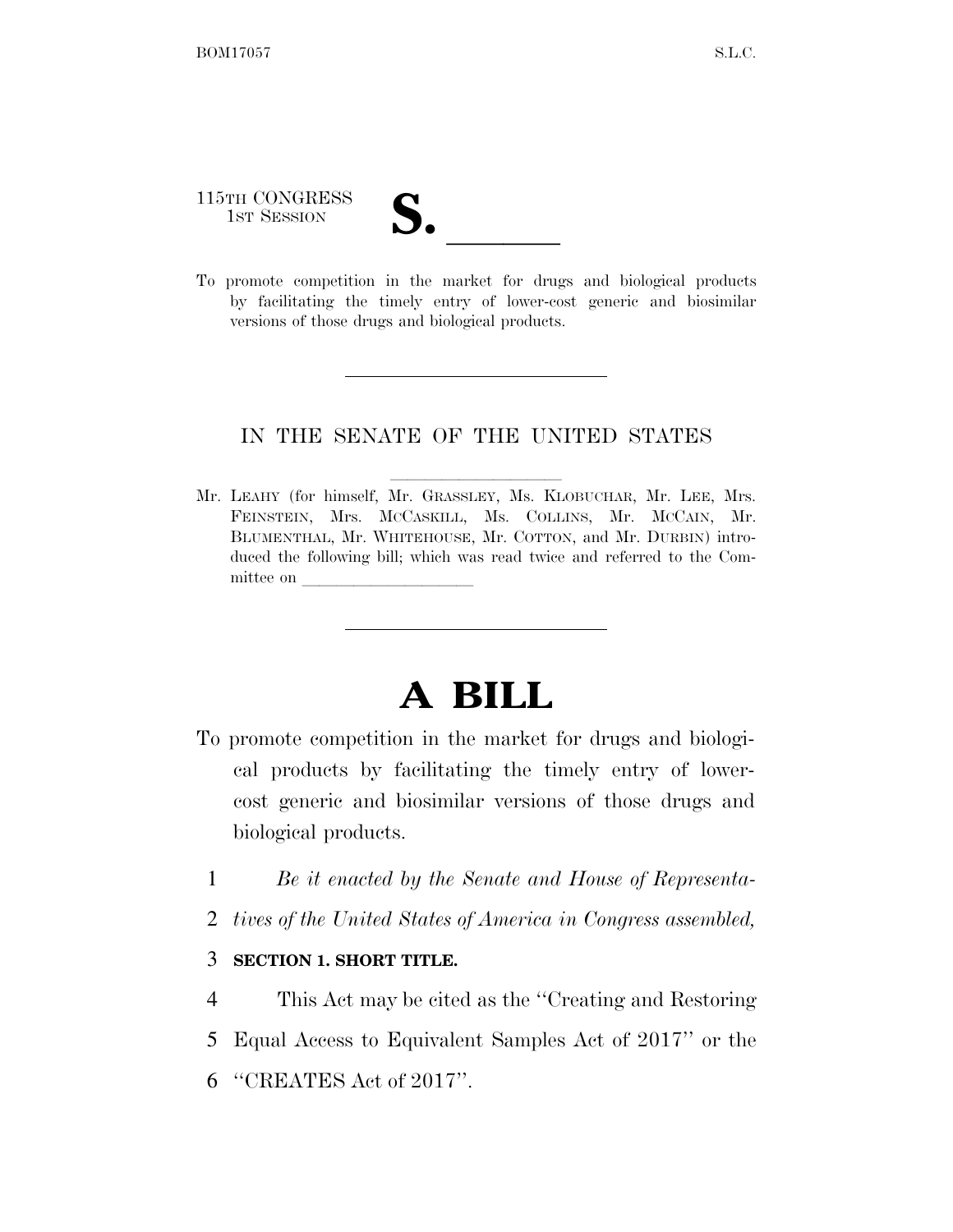## **SEC. 2. FINDINGS.**

Congress finds the following:

 (1) It is the policy of the United States to pro- mote competition in the market for drugs and bio- logical products by facilitating the timely entry of low-cost generic and biosimilar versions of those drugs and biological products.

 (2) Since their enactment in 1984 and 2010, respectively, the Drug Price Competition and Patent Term Restoration Act of 1984 (Public Law 98–417; 98 Stat. 1585) and the Biologics Price Competition and Innovation Act of 2009 (Subtitle A of title VII of Public Law 111–148; 124 Stat. 804), have pro- vided pathways for making lower-cost versions of previously approved drugs and previously licensed bi- ological products available to the people of the United States in a timely manner, thereby lowering overall prescription drug costs for patients and tax-payers by billions of dollars each year.

 (3) In order for these pathways to function as intended, developers of generic drugs and biosimilar biological products (referred to in this section as ''generic product developers'') must be able to obtain quantities of the reference listed drug or biological product with which the generic drug or biosimilar bi-ological product is intended to compete (referred to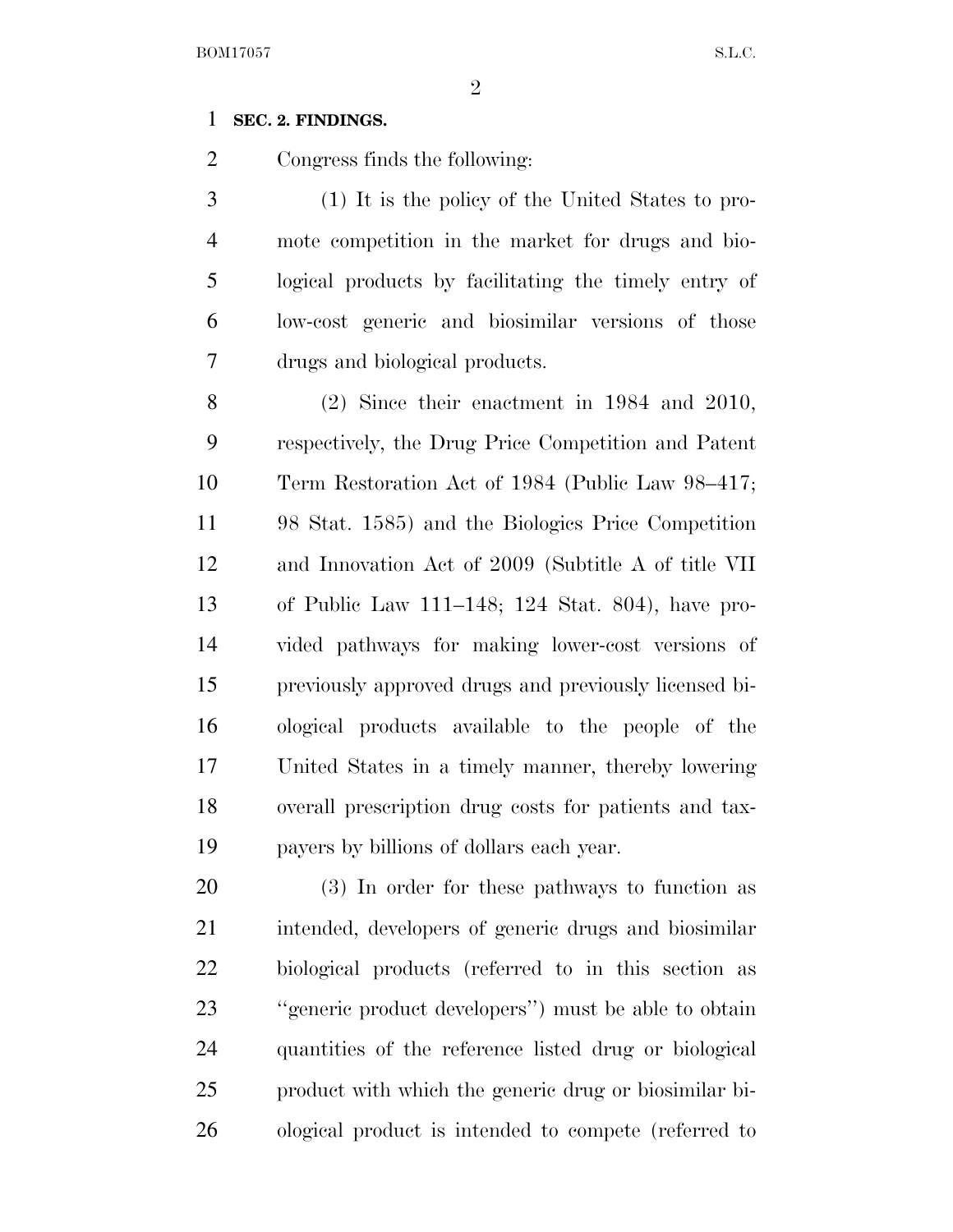in this section as a ''covered product'') for purposes of supporting an application for approval by the Food and Drug Administration, including for testing to show that—

 (A) a prospective generic drug is bioequiva- lent to the covered product in accordance with subsection (j) of section 505 of the Federal, Food, Drug, and Cosmetic Act (21 U.S.C. 355), or meets the requirements for approval of an application submitted under subsection 11 (b)(2) of that section; or

 (B) a prospective biosimilar biological product is biosimilar to or interchangeable with its reference biological product under section 351(k) of the Public Health Service Act (42 16 U.S.C.  $262(k)$ , as applicable.

 (4) For drugs and biological products that are subject to a risk evaluation and mitigation strategy, another essential component in the creation of low- cost generic and biosimilar versions of covered prod- ucts is the ability of generic product developers to join the manufacturer of the covered product (re- ferred to in this section as the ''license holder'') in a single, shared system of elements to assure safe use and supporting agreements, or secure a variance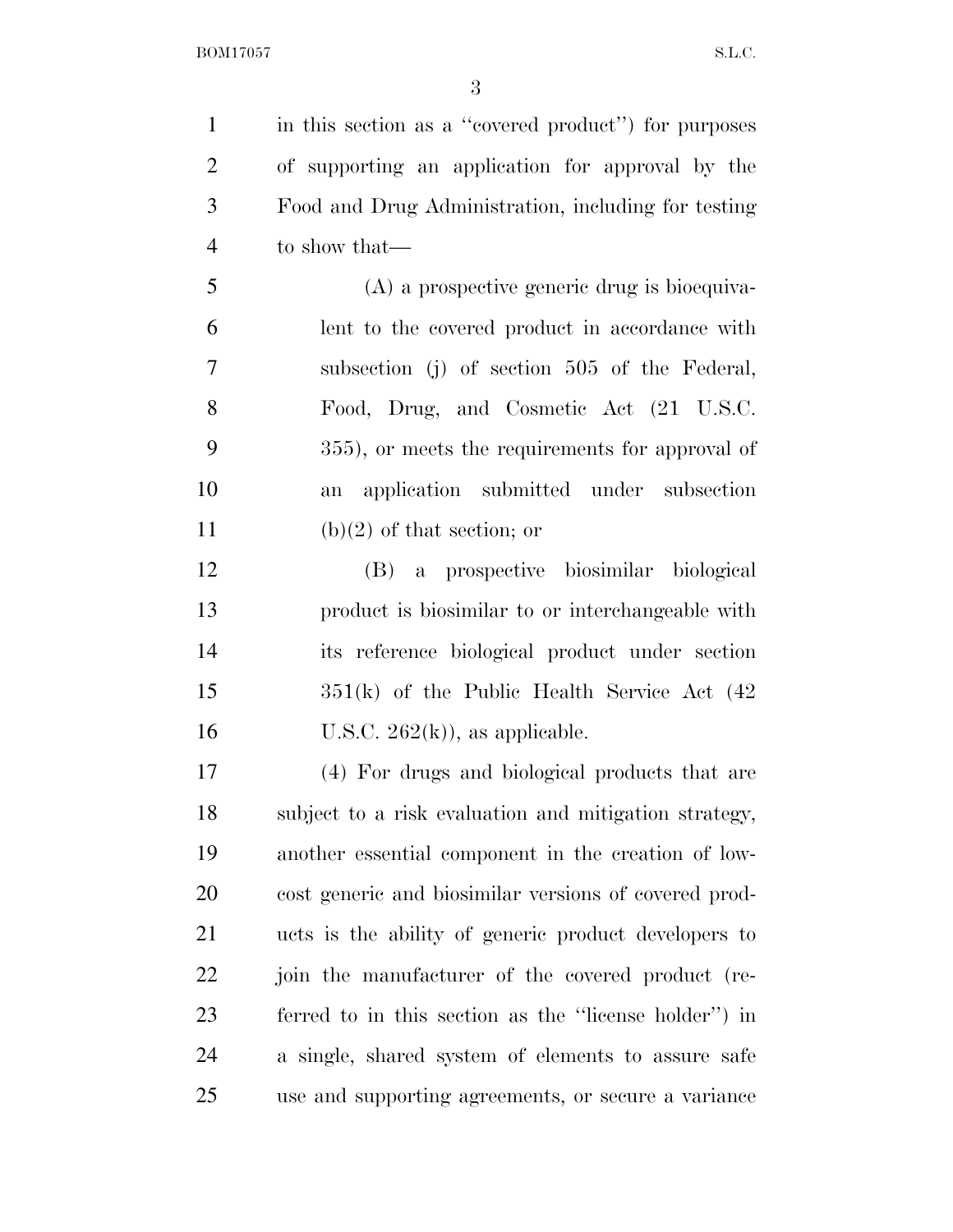therefrom, as required by section 505–1 of the Fed- eral Food, Drug, and Cosmetic Act (21 U.S.C. 355–  $3 \t 1)$ .

 (5) Contrary to the policy of the United States to promote competition in the market for drugs and biological products by facilitating the timely entry of lower-cost generic and biosimilar versions of those drugs and biological products, certain license holders are preventing generic product developers from ob- taining quantities of the covered product necessary for the generic product developer to support an ap- plication for approval by the Food and Drug Admin- istration, including testing to show bioequivalence, biosimilarity, or interchangeability to the covered product, in some instances based on the justification 16 that the covered product is subject to a risk evalua- tion and mitigation strategy with elements to assure safe use under section 505–1 of the Federal Food, Drug, and Cosmetic Act (21 U.S.C. 355–1).

 (6) The Director of the Center for Drug Eval- uation and Research at the Food and Drug Admin- istration has testified that some manufacturers of covered products have used REMS and distribution restrictions adopted by the manufacturer on their own behalf as reasons to not sell quantities of a cov-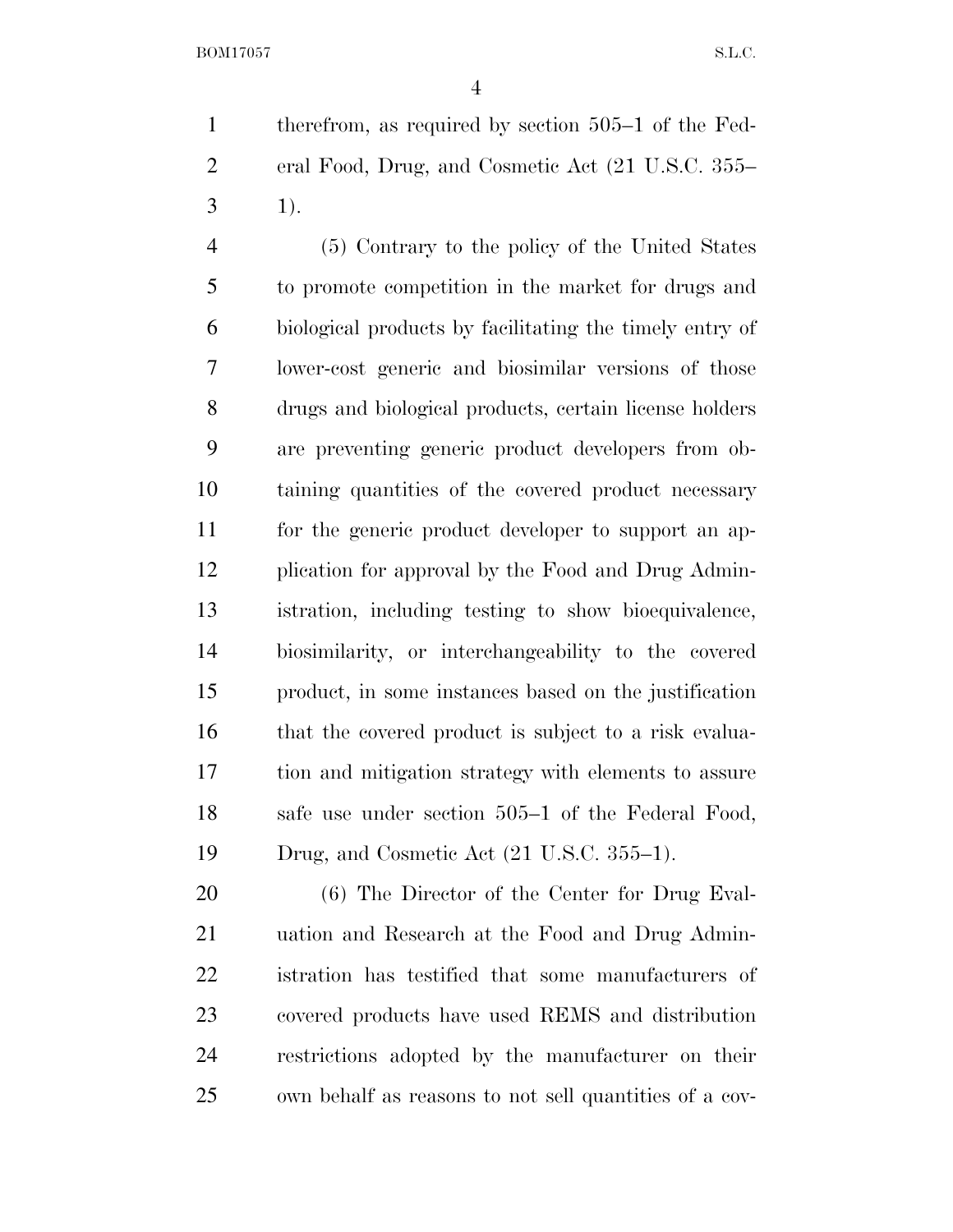ered product to generic product developers, causing barriers and delays in getting generic products on the market. The Food and Drug Administration has reported receiving significant numbers of inquiries from generic product developers who were unable to obtain samples of covered products to conduct nec- essary testing and otherwise meet requirements for approval of generic drugs.

 (7) The Chairwoman of the Federal Trade Commission has testified that the Federal Trade Commission continues to be very concerned about potential abuses by manufacturers of brand drugs of REMS or other closed distribution systems to im-pede generic competition.

 (8) Also contrary to the policy of the United States to promote competition in the market for drugs and biological products by facilitating the timely entry of lower-cost generic and biosimilar versions of those drugs and biological products, cer- tain license holders are impeding the prompt nego- tiation and development on commercially reasonable terms of a single, shared system of elements to as- sure safe use, which may be necessary for the ge- neric product developer to gain approval for its drug or licensing for its biological product.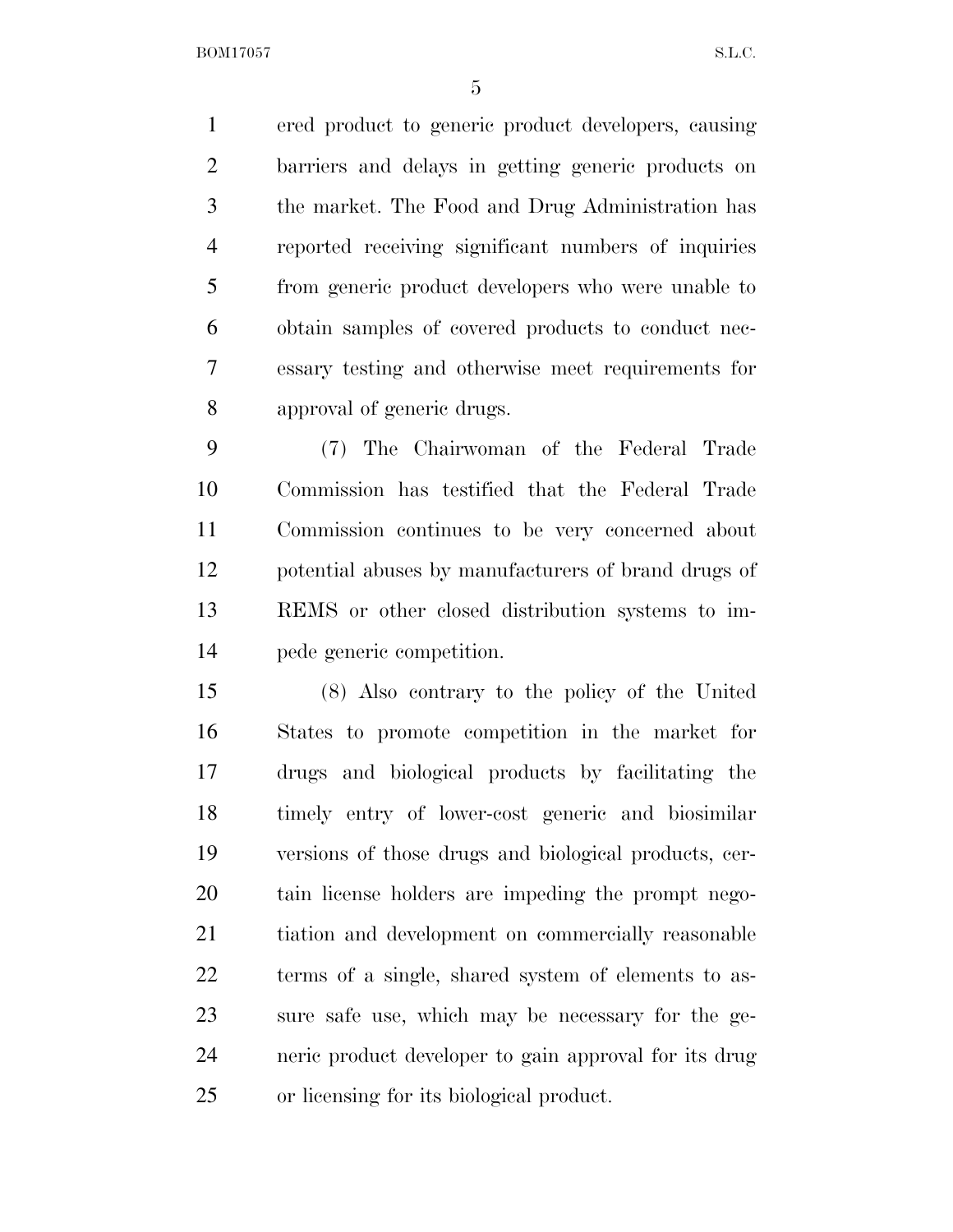(9) While the antitrust laws may address the refusal by some license holders to provide quantities of a covered product to a generic product developer, a more tailored legal pathway would help ensure that generic product developers can obtain necessary quantities of a covered product in a timely way for purposes of developing a generic drug or biosimilar biological product, facilitating competition in the marketplace for drugs and biological products.

 (10) The antitrust laws may address actions by 11 license holders who impede the prompt negotiation and development of a single, shared system of ele- ments to assure safe use, and the Food and Drug Administration has some authority to waive the re- quirement of a single, shared system. Clearer regu- latory authority to approve different systems that meet the statutory requirements to ensure patient safety, however, would limit the effectiveness of bad faith negotiations over single, shared systems to delay generic approval. At the same time, clearer regulatory authority would ensure all systems pro-22 tect patient safety.

**SEC. 3. ACTIONS FOR DELAYS OF GENERIC DRUGS AND** 

- **BIOSIMILAR BIOLOGICAL PRODUCTS.**
- (a) DEFINITIONS.—In this section—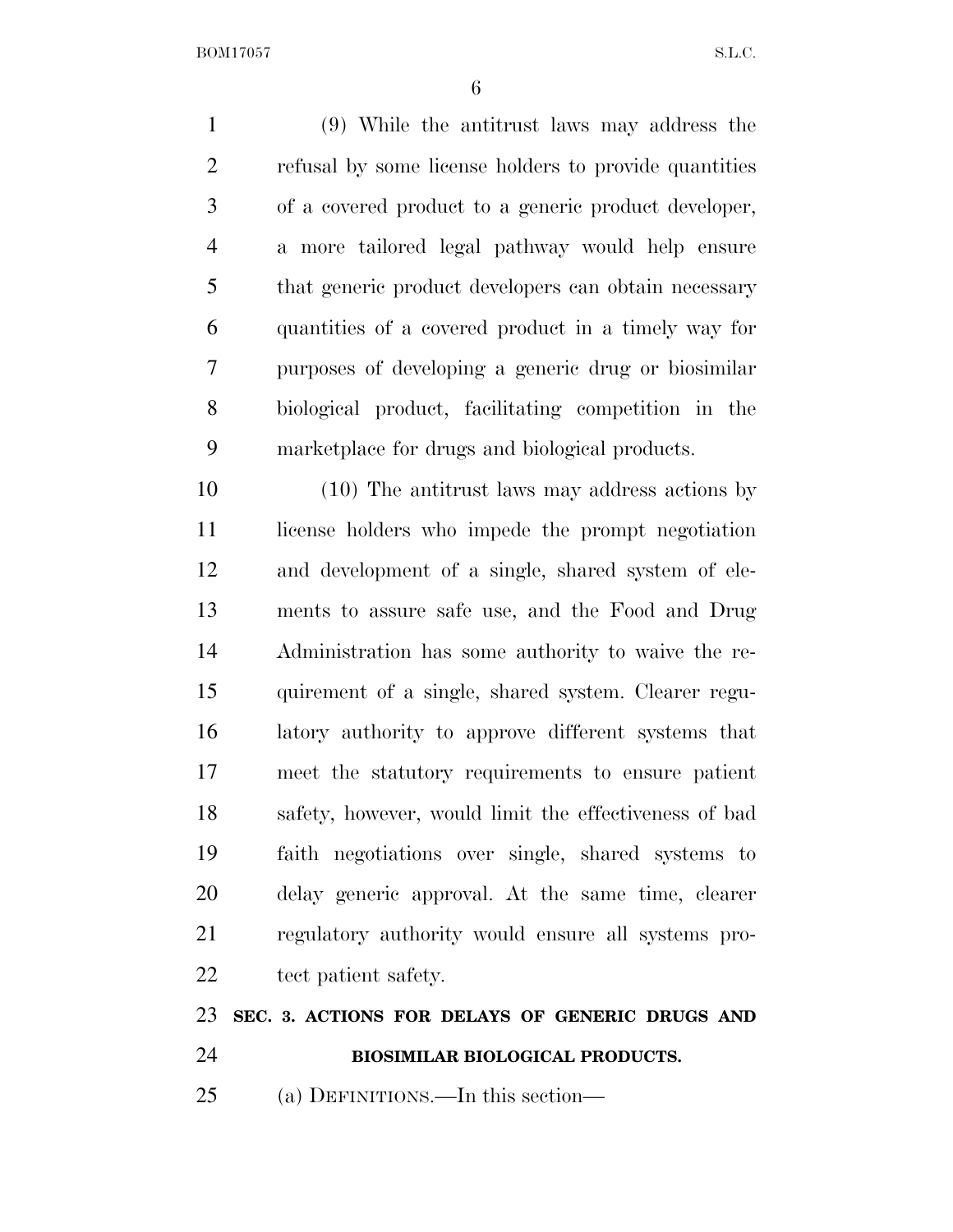| $\mathbf{1}$   | $(1)$ the term "covered product"—                       |
|----------------|---------------------------------------------------------|
| $\overline{2}$ | $(A)$ means—                                            |
| 3              | (i) any drug approved under sub-                        |
| $\overline{4}$ | section (b) or (j) of section $505$ of the Fed-         |
| 5              | eral Food, Drug, and Cosmetic Act (21                   |
| 6              | U.S.C. 355) or biological product licensed              |
| 7              | under subsection (a) or $(k)$ of section 351            |
| 8              | of the Public Health Service Act (42)                   |
| 9              | U.S.C. $262$ );                                         |
| 10             | (ii) any combination of a drug or bio-                  |
| 11             | logical product described in clause (i); or             |
| 12             | (iii) when reasonably necessary to                      |
| 13             | demonstrate sameness, biosimilarity, or                 |
| 14             | interchangeability for purposes of section              |
| 15             | 505 of the Federal Food, Drug, and Cos-                 |
| 16             | metic Act $(21 \text{ U.S.C. } 355)$ , or section $351$ |
| 17             | of the Public Health Service Act (42                    |
| 18             | U.S.C. 262), as applicable, any product,                |
| 19             | including any device, that is marketed or               |
| 20             | intended for use with such drug or biologi-             |
| 21             | cal product; and                                        |
| 22             | (B) does not include any drug or biological             |
| 23             | product that the Secretary has determined to be         |
| 24             | currently in shortage and that appears on the           |
| 25             | drug shortage list in effect under section 506E         |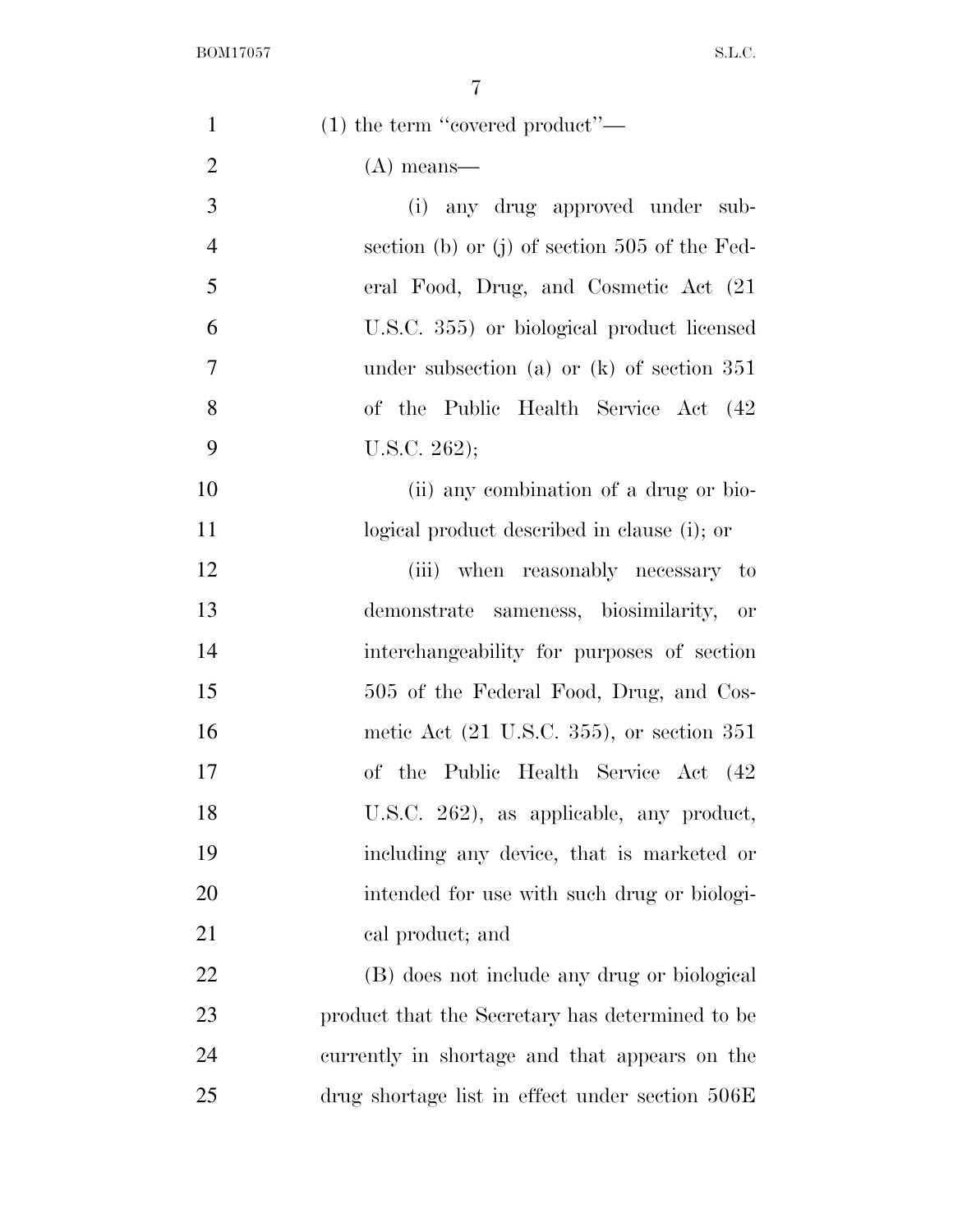| $\mathbf{1}$   | of the Federal Food, Drug, and Cosmetic Act                    |
|----------------|----------------------------------------------------------------|
| $\overline{2}$ | $(21 \t{U.S.C. } 356e)$ , unless the shortage will not         |
| 3              | be promptly resolved—                                          |
| $\overline{4}$ | (i) as demonstrated by the fact that                           |
| 5              | the drug or biological product has been in                     |
| 6              | shortage for more than 6 months; or                            |
| 7              | (ii) as otherwise determined by the                            |
| 8              | Secretary;                                                     |
| 9              | $(2)$ the term "device" has the meaning given                  |
| 10             | the term in section 201 of the Federal Food, Drug,             |
| 11             | and Cosmetic Act $(21 \text{ U.S.C. } 321);$                   |
| 12             | (3) the term "eligible product developer" means                |
| 13             | a person that seeks to develop a product for ap-               |
| 14             | proval pursuant to an application for approval under           |
| 15             | subsection (b)(2) or (j) of section 505 of the Federal         |
| 16             | Food, Drug, and Cosmetic Act (21 U.S.C. 355) or                |
| 17             | for licensing pursuant to an application under sec-            |
| 18             | tion $351(k)$ of the Public Health Service Act $(42)$          |
| 19             | U.S.C. $262(k)$ ;                                              |
| 20             | $(4)$ the term "license holder" means the holder               |
| 21             | of an application approved under subsection (c) or             |
| 22             | $(j)$ of section 505 of the Federal Food, Drug, and            |
| 23             | Cosmetic Act $(21 \text{ U.S.C. } 355)$ or the holder of a li- |
| 24             | cense under subsection (a) or $(k)$ of section 351 of          |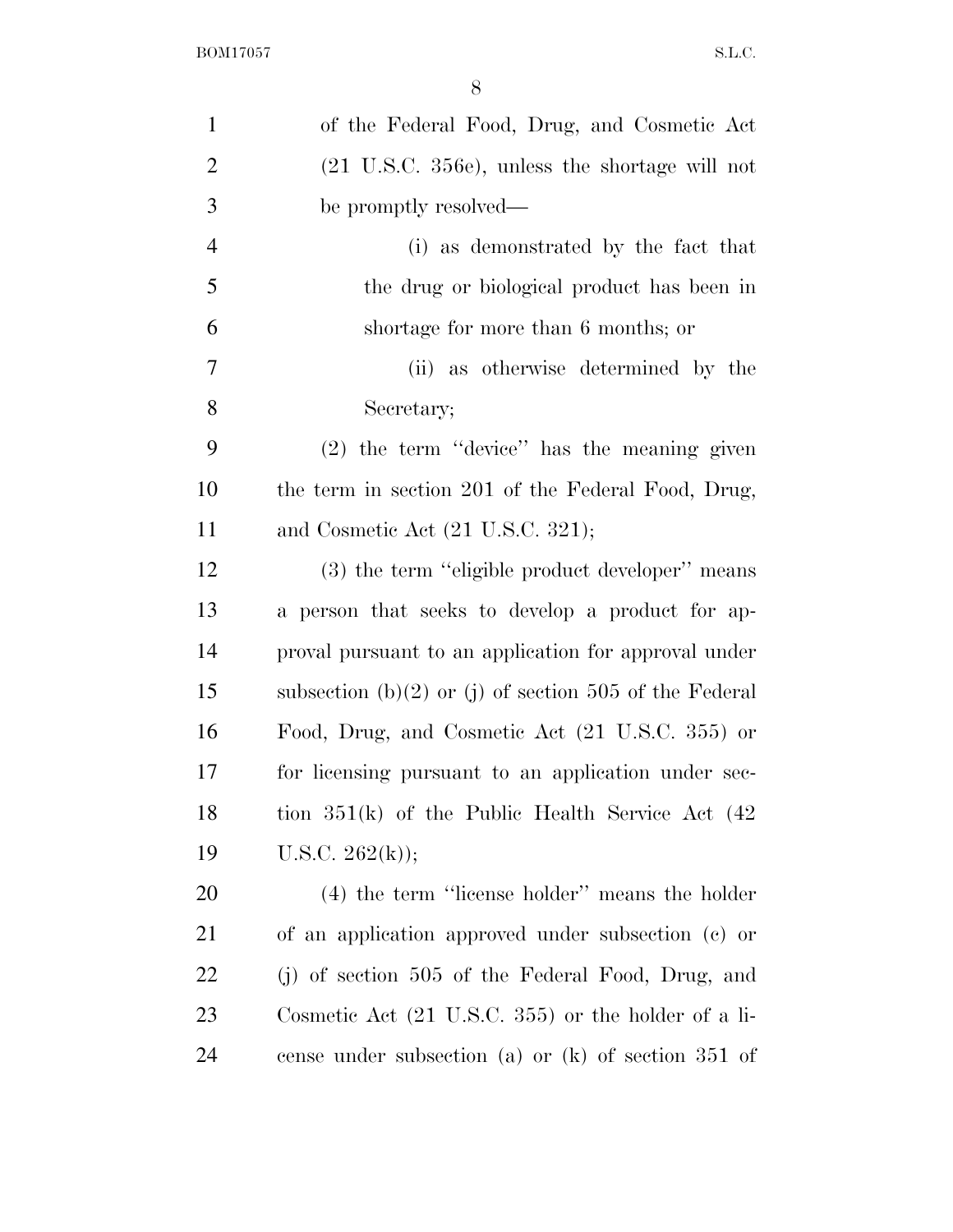| $\mathbf{1}$   | the Public Health Service Act (42 U.S.C. 262) for    |
|----------------|------------------------------------------------------|
| $\overline{2}$ | a covered product;                                   |
| 3              | (5) the term "REMS" means a risk evaluation          |
| $\overline{4}$ | and mitigation strategy under section 505–1 of the   |
| 5              | Federal Food, Drug, and Cosmetic Act (21 U.S.C.      |
| 6              | $355-1);$                                            |
| 7              | $(6)$ the term "REMS with ETASU" means a             |
| 8              | REMS that contains elements to assure safe use       |
| 9              | under section 505–1 of the Federal Food, Drug, and   |
| 10             | Cosmetic Act (21 U.S.C. 355–1);                      |
| 11             | (7) the term "Secretary" means the Secretary         |
| 12             | of Health and Human Services;                        |
| 13             | $(8)$ the term "single, shared system of elements    |
| 14             | to assure safe use" means a single, shared system    |
| 15             | of elements to assure safe use under section $505-1$ |
| 16             | of the Federal Food, Drug, and Cosmetic Act (21)     |
| 17             | U.S.C. $355-1$ ; and                                 |
| 18             | (9) the term "sufficient quantities" means an        |
| 19             | amount of a covered product that allows the eligible |
| 20             | product developer to-                                |
| 21             | (A) conduct testing to support an applica-           |
| 22             | $tion-$                                              |
| 23             | for approval under subsection<br>(i)                 |
| 24             | $(b)(2)$ or (j) of section 505 of the Federal        |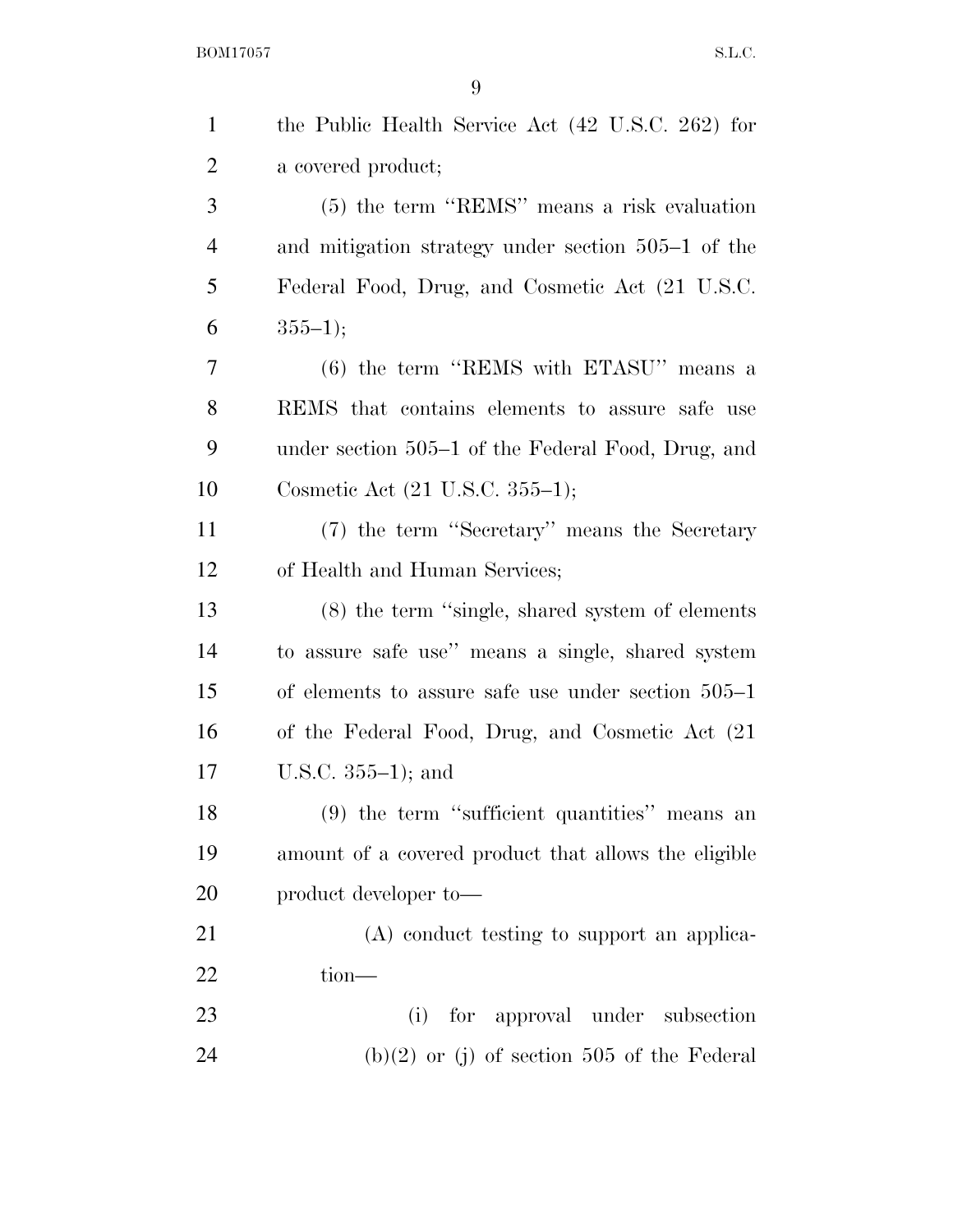| $\mathbf{1}$   | Food, Drug, and Cosmetic Act (21 U.S.C.                |
|----------------|--------------------------------------------------------|
| $\overline{2}$ | $355$ ; or                                             |
| 3              | (ii) for licensing under section $351(k)$              |
| $\overline{4}$ | of the Public Health Service Act (42)                  |
| 5              | U.S.C. $262(k)$ ; and                                  |
| 6              | (B) fulfill any regulatory requirements re-            |
| 7              | lating to such an application for approval or li-      |
| 8              | censing.                                               |
| 9              | (b) CIVIL ACTION FOR FAILURE TO PROVIDE SUFFI-         |
| 10             | CIENT QUANTITIES OF A COVERED PRODUCT.—                |
| 11             | (1) IN GENERAL.—An eligible product developer          |
| 12             | may bring a civil action against the license holder    |
| 13             | for a covered product seeking relief under this sub-   |
| 14             | section in an appropriate district court of the United |
| 15             | States alleging that the license holder has declined   |
| 16             | to provide sufficient quantities of the covered prod-  |
| 17             | uct to the eligible product developer on commercially  |
| 18             | reasonable, market-based terms.                        |
| 19             | $(2)$ ELEMENTS.—                                       |
| 20             | (A) IN GENERAL.—To prevail in a civil ac-              |
| 21             | tion brought under paragraph (1), an eligible          |
| 22             | product developer shall prove, by a preponder-         |
| 23             | ance of the evidence—                                  |
| 24             | $(i)$ that—                                            |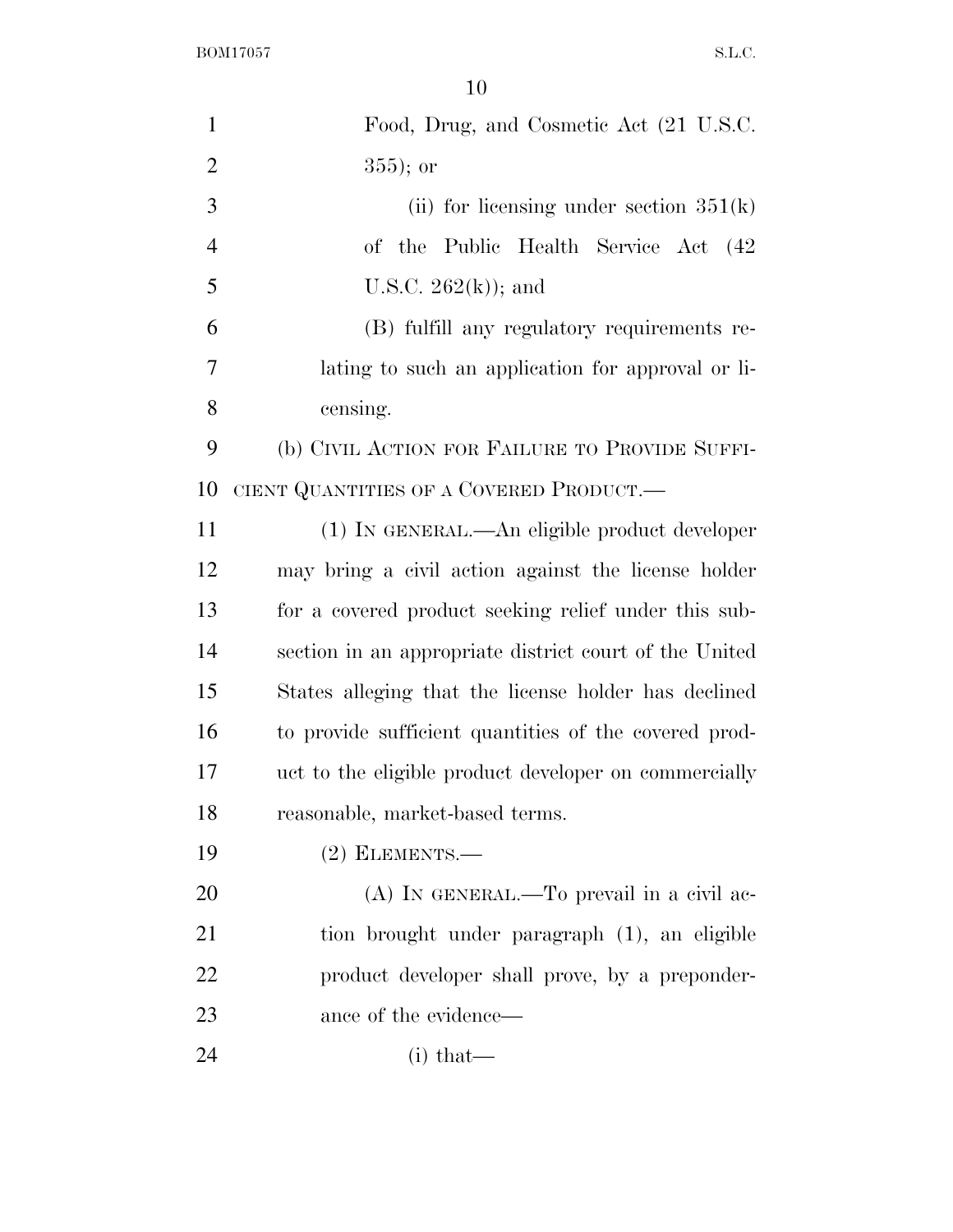| $\mathbf{1}$   | (I) the covered product is not               |
|----------------|----------------------------------------------|
| $\mathfrak{2}$ | subject to a REMS with ETASU; or             |
| 3              | (II) if the covered product is sub-          |
| $\overline{4}$ | ject to a REMS with ETASU—                   |
| 5              | (aa) the eligible product de-                |
| 6              | veloper has obtained a covered               |
| 7              | product authorization from the               |
| 8              | Secretary in accordance with sub-            |
| 9              | paragraph $(B)$ ; and                        |
| 10             | (bb) the eligible product de-                |
| 11             | veloper has provided a copy of               |
| 12             | the covered product authorization            |
| 13             | to the license holder;                       |
| 14             | (ii) that, as of the date on which the       |
| 15             | civil action is filed, the product developer |
| 16             | has not obtained sufficient quantities of    |
| 17             | the covered product on commercially rea-     |
| 18             | sonable, market-based terms;                 |
| 19             | (iii) that the eligible product developer    |
| 20             | has requested to purchase sufficient quan-   |
| 21             | tities of the covered product from the li-   |
| 22             | cense holder; and                            |
| 23             | (iv) that the license holder has not de-     |
| 24             | livered to the eligible product developer    |
| 25             | sufficient quantities of the covered product |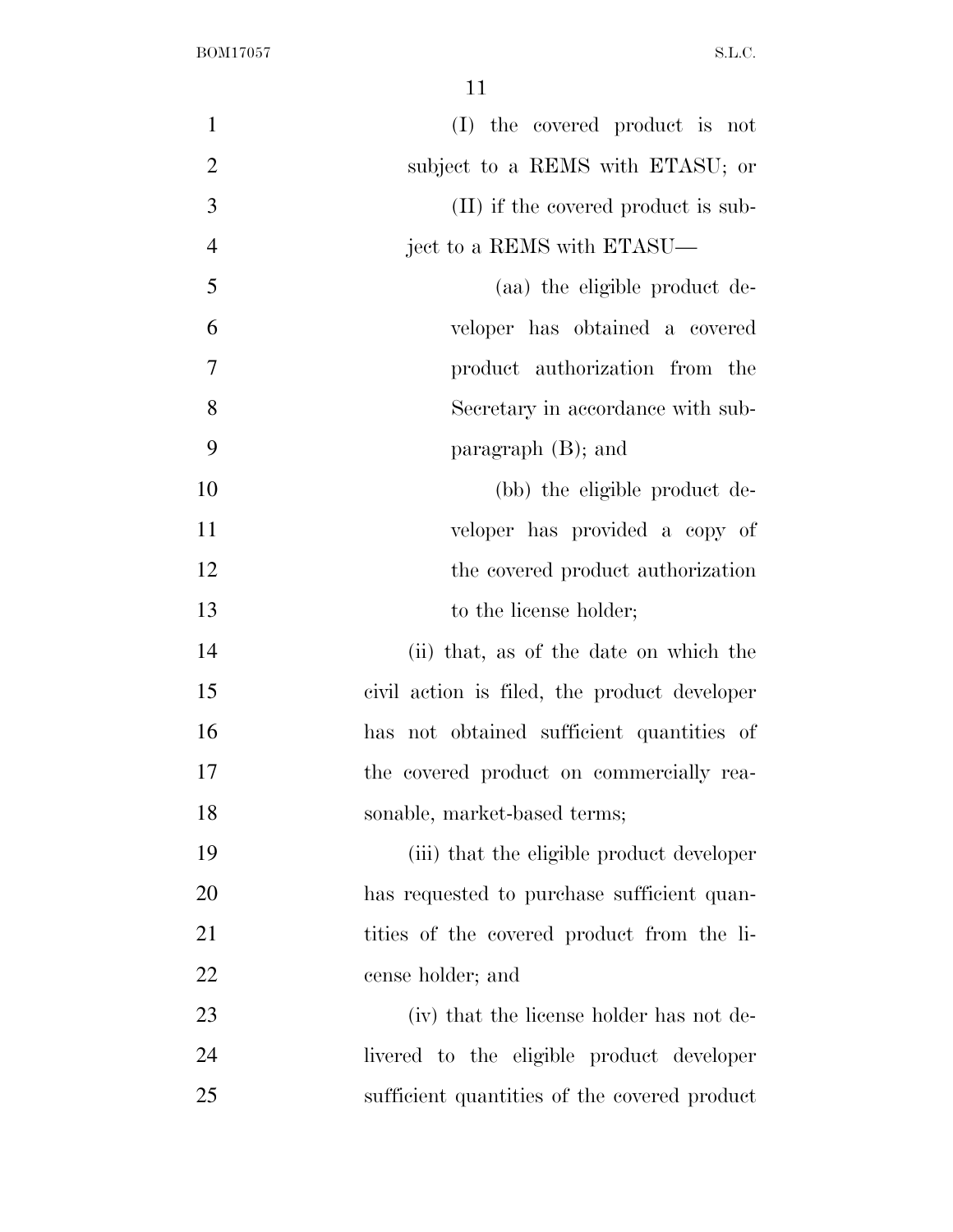| $\mathbf{1}$   | on commercially reasonable, market-based     |
|----------------|----------------------------------------------|
| $\overline{2}$ | terms—                                       |
| 3              | (I) for a covered product that is            |
| $\overline{4}$ | not subject to a REMS with ETASU,            |
| 5              | by the date that is 31 days after the        |
| 6              | date on which the license holder re-         |
| $\tau$         | ceived the request for the covered           |
| 8              | product; and                                 |
| 9              | (II) for a covered product that is           |
| 10             | subject to a REMS with ETASU, by             |
| 11             | 31 days after the later of—                  |
| 12             | (aa) the date on which the                   |
| 13             | license holder received the re-              |
| 14             | quest for the covered product; or            |
| 15             | (bb) the date on which the                   |
| 16             | license holder received a copy of            |
| 17             | the covered product authorization            |
| 18             | issued by the Secretary in ac-               |
| 19             | cordance with subparagraph (B).              |
| 20             | (B) AUTHORIZATION FOR COVERED PROD-          |
| 21             | UCT SUBJECT TO A REMS WITH ETASU.—           |
| 22             | (i) REQUEST.—An eligible product de-         |
| 23             | veloper may submit to the Secretary a        |
| 24             | written request for the eligible product de- |
| 25             | veloper to be authorized to obtain suffi-    |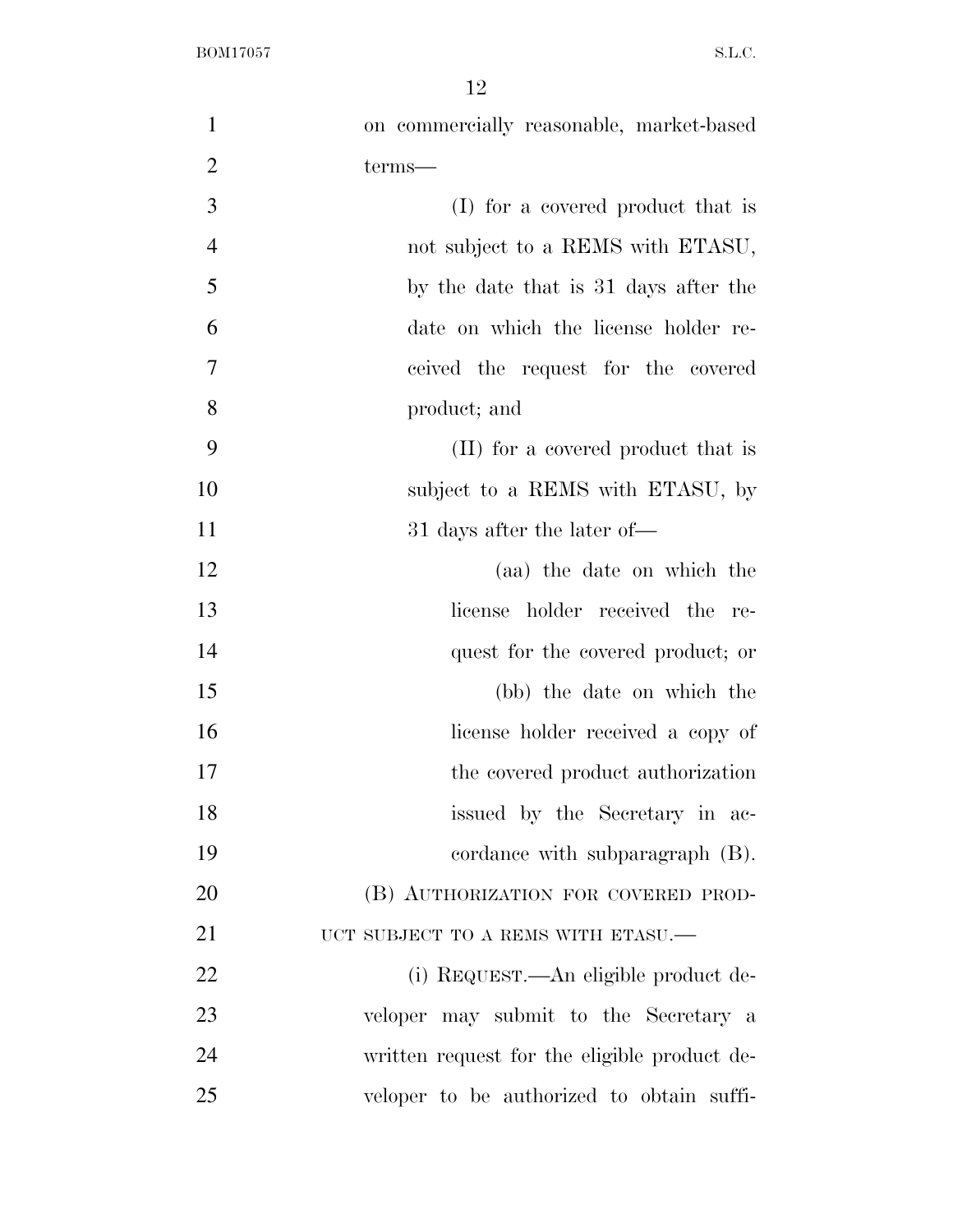$\begin{minipage}{.4\linewidth} \textbf{BOM17057} \end{minipage}$ 

| cient quantities of an individual covered<br>$\mathbf{1}$   |                             |
|-------------------------------------------------------------|-----------------------------|
| $\overline{2}$<br>product subject to a REMS with ETASU.     |                             |
| 3<br>(ii) AUTHORIZATION.—Not later than                     |                             |
| $\overline{4}$<br>90 days after the date on which a request |                             |
| 5<br>under clause (i) is received, the Secretary            |                             |
| 6<br>shall, by written notice, authorize the eligi-         |                             |
| $\tau$<br>ble product developer to obtain sufficient        |                             |
| 8<br>quantities of an individual covered product            |                             |
| 9<br>subject to a REMS with ETASU for pur-                  |                             |
| 10<br>poses of-                                             |                             |
| 11<br>(I) development and testing that                      |                             |
| 12<br>does not involve human clinical trials,               |                             |
| 13<br>if the eligible product developer has                 |                             |
| 14<br>agreed to comply with any conditions                  |                             |
| 15<br>the Secretary determines necessary; or                |                             |
| 16<br>(II) development and testing that                     |                             |
| 17<br>involves human clinical trials, if the                |                             |
| 18<br>eligible product developer has—                       |                             |
| 19                                                          | $(aa)(AA)$ submitted proto- |
| 20<br>cols, informed consent                                | docu-                       |
| 21<br>ments, and informational mate-                        |                             |
| 22<br>rials for testing that include pro-                   |                             |
| 23<br>tections that provide safety pro-                     |                             |
| 24<br>tections comparable to those pro-                     |                             |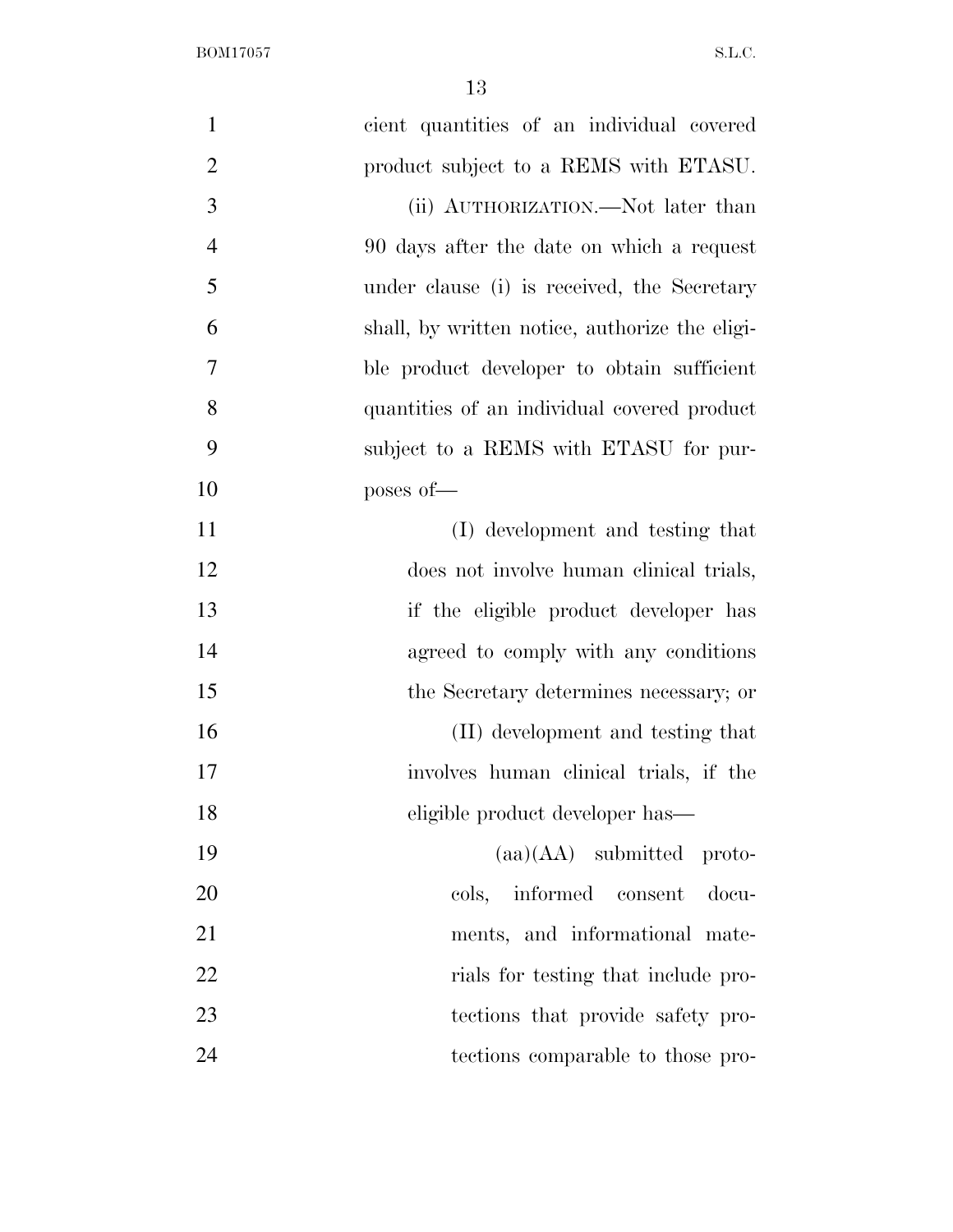$\begin{minipage}{.4\linewidth} \textbf{BOM17057} \end{minipage}$ 

| $\mathbf{1}$   | vided by the REMS for the cov-                       |
|----------------|------------------------------------------------------|
| $\overline{2}$ | ered product; or                                     |
| 3              | (BB) otherwise satisfied the                         |
| $\overline{4}$ | Secretary that such protections                      |
| 5              | will be provided; and                                |
| 6              | (bb) met any other require-                          |
| 7              | ments the Secretary may estab-                       |
| 8              | lish.                                                |
| 9              | (iii) NOTICE.—A covered product au-                  |
| 10             | thorization issued under this subparagraph           |
| 11             | shall state that the provision of the covered        |
| 12             | product by the license holder under the              |
| 13             | terms of the authorization will not be a             |
| 14             | violation of the REMS for the covered                |
| 15             | product.                                             |
| 16             | (3) AFFIRMATIVE DEFENSE.—In a civil action           |
| 17             | brought under paragraph (1), it shall be an affirma- |
| 18             | tive defense, on which the defendant has the burden  |
| 19             | of persuasion by a preponderance of the evidence—    |
| 20             | (A) that, on the date on which the eligible          |
| 21             | product developer requested to purchase suffi-       |
| 22             | cient quantities of the covered product from the     |
| 23             | license holder—                                      |
| 24             | (i) neither the license holder nor any               |
| 25             | of its agents, wholesalers, or distributors          |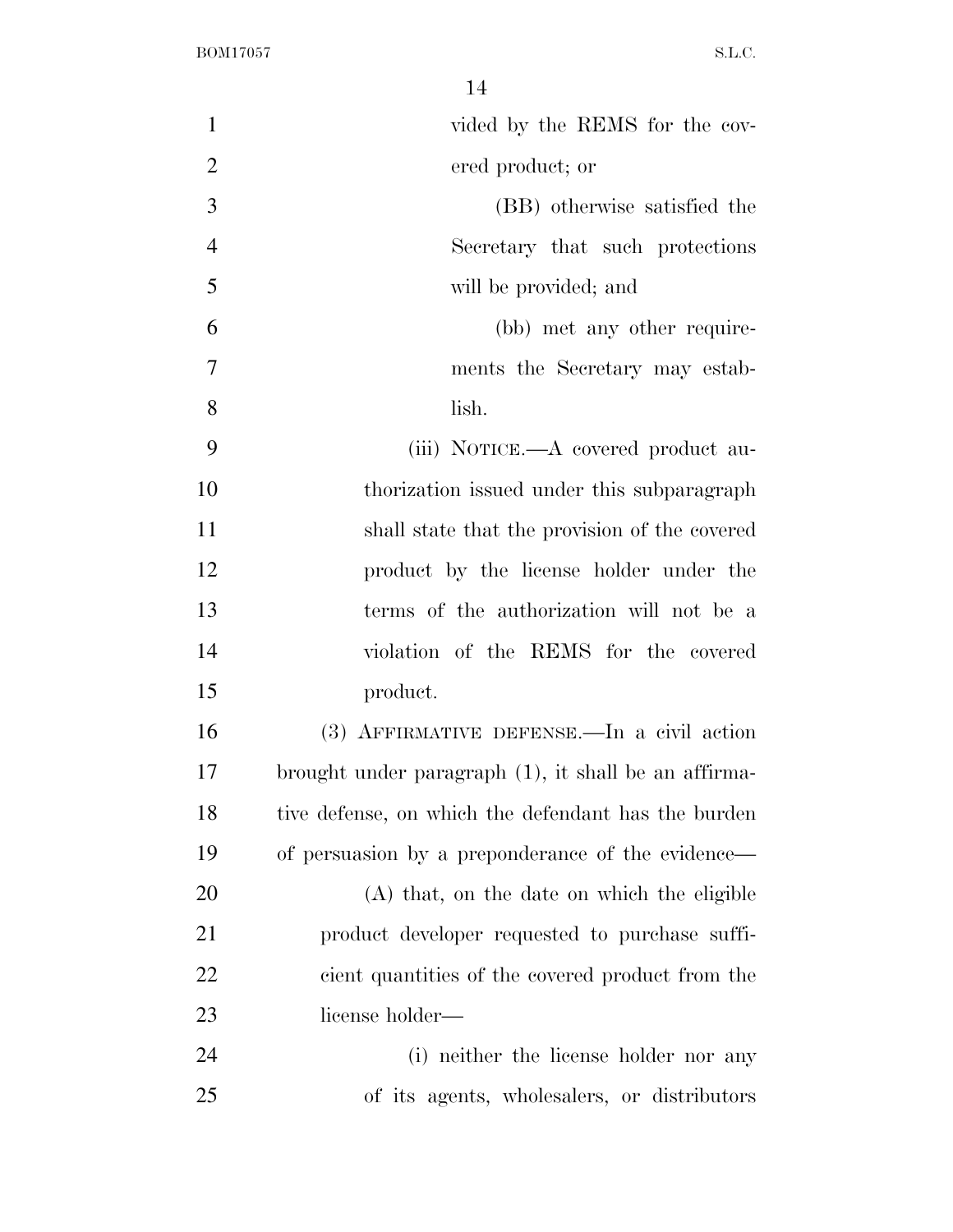| $\mathbf{1}$   | was engaged in the manufacturing or com-     |
|----------------|----------------------------------------------|
| $\overline{2}$ | mercial marketing of the covered product;    |
| 3              | and                                          |
| $\overline{4}$ | (ii) neither the license holder nor any      |
| 5              | of its agents, wholesalers, or distributors  |
| 6              | otherwise had access to inventory of the     |
| 7              | covered product to supply to the eligible    |
| 8              | product developer on commercially reason-    |
| 9              | able, market-based terms; or                 |
| 10             | $(B)$ that—                                  |
| 11             | (i) the license holder sells the covered     |
| 12             | product through agents, distributors, or     |
| 13             | wholesalers;                                 |
| 14             | (ii) the license holder has placed no        |
| 15             | restrictions, explicit or implicit, on its   |
| 16             | agents, distributors, or wholesalers to sell |
| 17             | covered products to eligible product devel-  |
| 18             | opers; and                                   |
| 19             | (iii) the covered product can be pur-        |
| 20             | chased by the eligible product developer in  |
| 21             | sufficient quantities on commercially rea-   |
| 22             | sonable, market-based terms<br>from<br>the   |
| 23             | agents, distributors, or wholesalers of the  |
| 24             | license holder.                              |
| 25             | $(4)$ REMEDIES.—                             |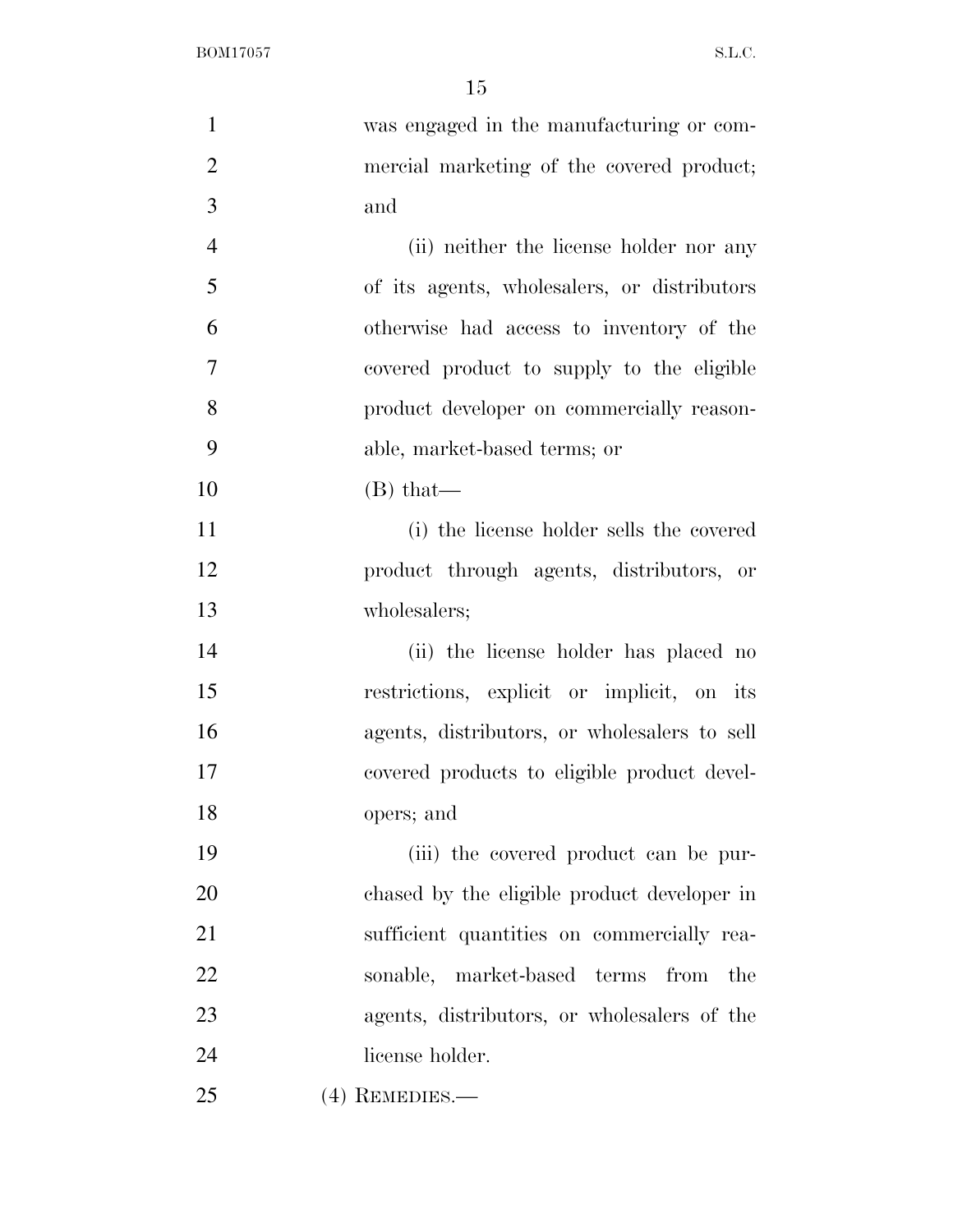| $\mathbf{1}$   | (A) IN GENERAL.—If an eligible product        |
|----------------|-----------------------------------------------|
| $\overline{2}$ | developer prevails in a civil action brought  |
| 3              | under paragraph $(1)$ , the court shall—      |
| $\overline{4}$ | (i) order the license holder to provide       |
| 5              | to the eligible product developer without     |
| 6              | delay sufficient quantities of the covered    |
| 7              | product on commercially reasonable, mar-      |
| 8              | ket-based terms;                              |
| 9              | (ii) award to the eligible product de-        |
| 10             | veloper reasonable attorney fees and costs    |
| 11             | of the civil action; and                      |
| 12             | (iii) award to the eligible product de-       |
| 13             | veloper a monetary amount sufficient to       |
| 14             | deter the license holder from failing to pro- |
| 15             | vide other eligible product developers with   |
| 16             | sufficient quantities of a covered product    |
| 17             | on commercially reasonable, market-based      |
| 18             | terms, if the court finds, by a preponder-    |
| 19             | ance of the evidence—                         |
| 20             | (I) that the license holder delayed           |
| 21             | providing sufficient quantities of the        |
| 22             | covered product to the eligible product       |
| 23             | developer without a legitimate busi-          |
| 24             | ness justification; or                        |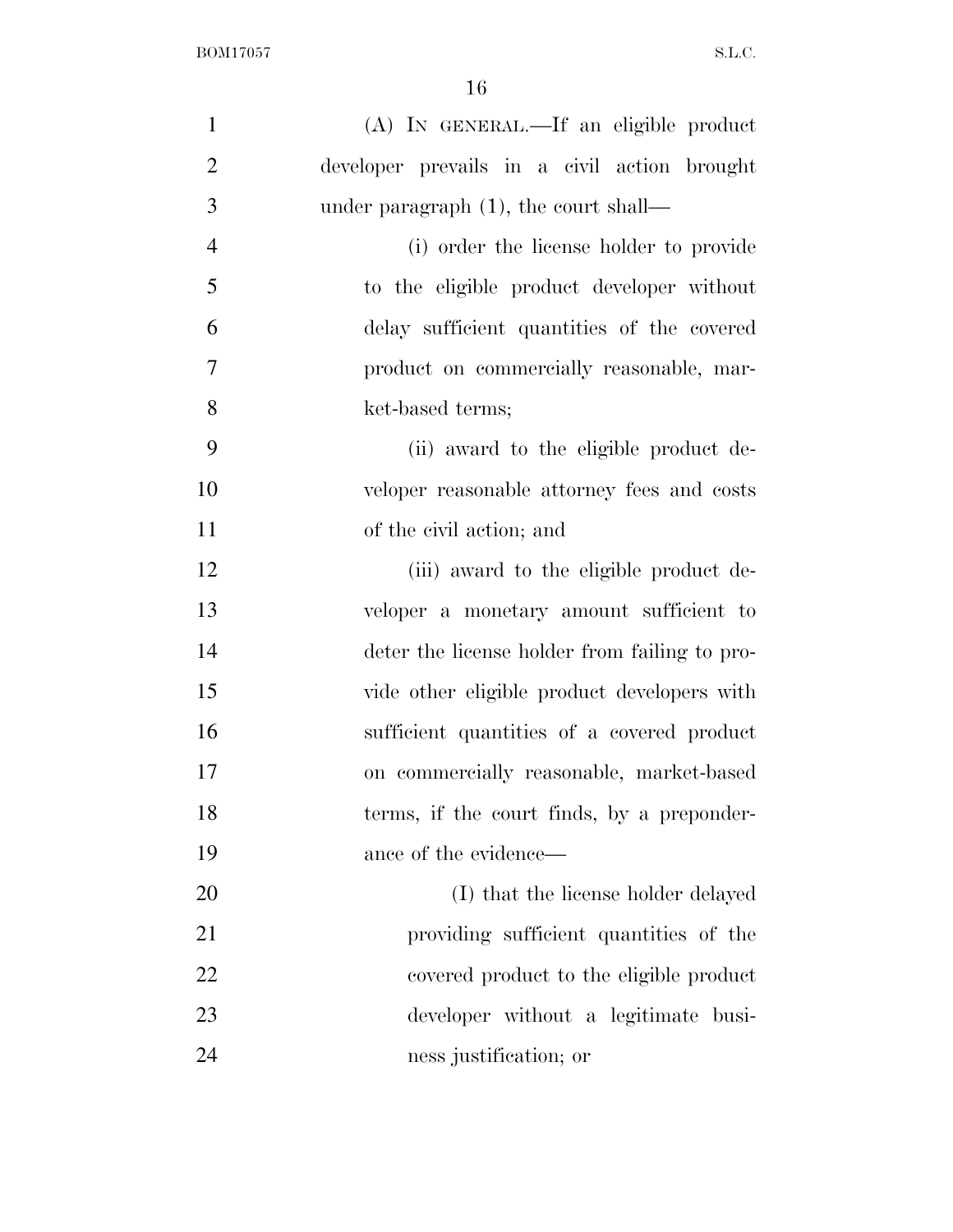| $\mathbf{1}$   | (II) that the license holder failed              |
|----------------|--------------------------------------------------|
| $\overline{2}$ | to comply with an order issued under             |
| 3              | clause (i).                                      |
| $\overline{4}$ | MAXIMUM MONETARY AMOUNT.—A<br>(B)                |
| 5              | monetary amount awarded under subparagraph       |
| 6              | $(A)(iii)$ shall not be greater than the revenue |
| 7              | that the license holder earned on the covered    |
| 8              | product during the period—                       |
| 9              | $(i)$ beginning on—                              |
| 10             | (I) for a covered product that is                |
| 11             | not subject to a REMS with ETASU,                |
| 12             | the date that is 31 days after the date          |
| 13             | on which the license holder received             |
| 14             | the request; or                                  |
| 15             | (II) for a covered product that is               |
| 16             | subject to a REMS with ETASU, the                |
| 17             | date that is 31 days after the later             |
| 18             | $of$ —                                           |
| 19             | (aa) the date on which the                       |
| 20             | license holder received the re-                  |
| 21             | quest; or                                        |
| 22             | (bb) the date on which the                       |
| 23             | license holder received a copy of                |
| 24             | the covered product authorization                |
| 25             | issued by the Secretary in ac-                   |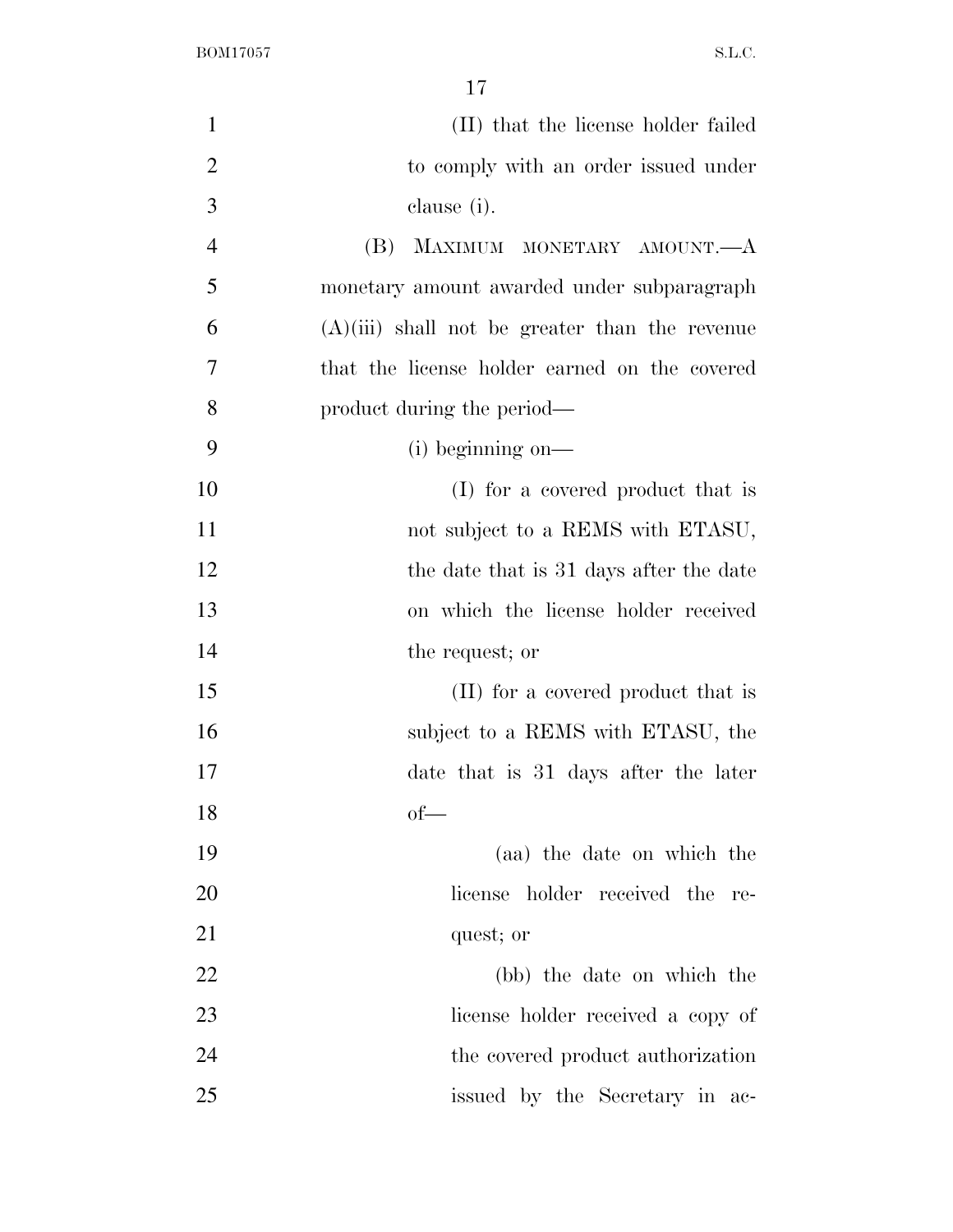$\begin{minipage}{.4\linewidth} \textbf{B} \textbf{0} \textbf{M} \textbf{1} \textbf{7} \textbf{0} \textbf{5} \textbf{7} \textbf{8} \textbf{.} \textbf{L} \textbf{.} \textbf{C} \textbf{.} \end{minipage}$ 

| $\mathbf{1}$   | cordance with paragraph $(2)(B)$ ;                            |
|----------------|---------------------------------------------------------------|
| $\overline{2}$ | and                                                           |
| 3              | (ii) ending on the date on which the                          |
| $\overline{4}$ | eligible product developer received suffi-                    |
| 5              | cient quantities of the covered product.                      |
| 6              | (C) AVOIDANCE OF DELAY.—The court                             |
| 7              | may issue an order under subparagraph $(A)(i)$                |
| 8              | before conducting further proceedings that may                |
| 9              | be necessary to determine whether the eligible                |
| 10             | product developer is entitled to an award under               |
| 11             | clause (ii) or (iii) of subparagraph $(A)$ , or the           |
| 12             | amount of any such award.                                     |
| 13             | (c) LIMITATION OF LIABILITY.—A license holder for             |
| 14             | a covered product shall not be liable for any claim arising   |
| 15             | out of the failure of an eligible product developer to follow |
| 16             | adequate safeguards to assure safe use of the covered         |
| 17             | product during development or testing activities described    |
| 18             | in this section, including transportation, handling, use, or  |
| 19             | disposal of the covered product by the eligible product de-   |
| 20             | veloper.                                                      |
| 21             | (d) RULE OF CONSTRUCTION.—                                    |
| 22             | (1) DEFINITION.—In this subsection, the term                  |

''antitrust laws''—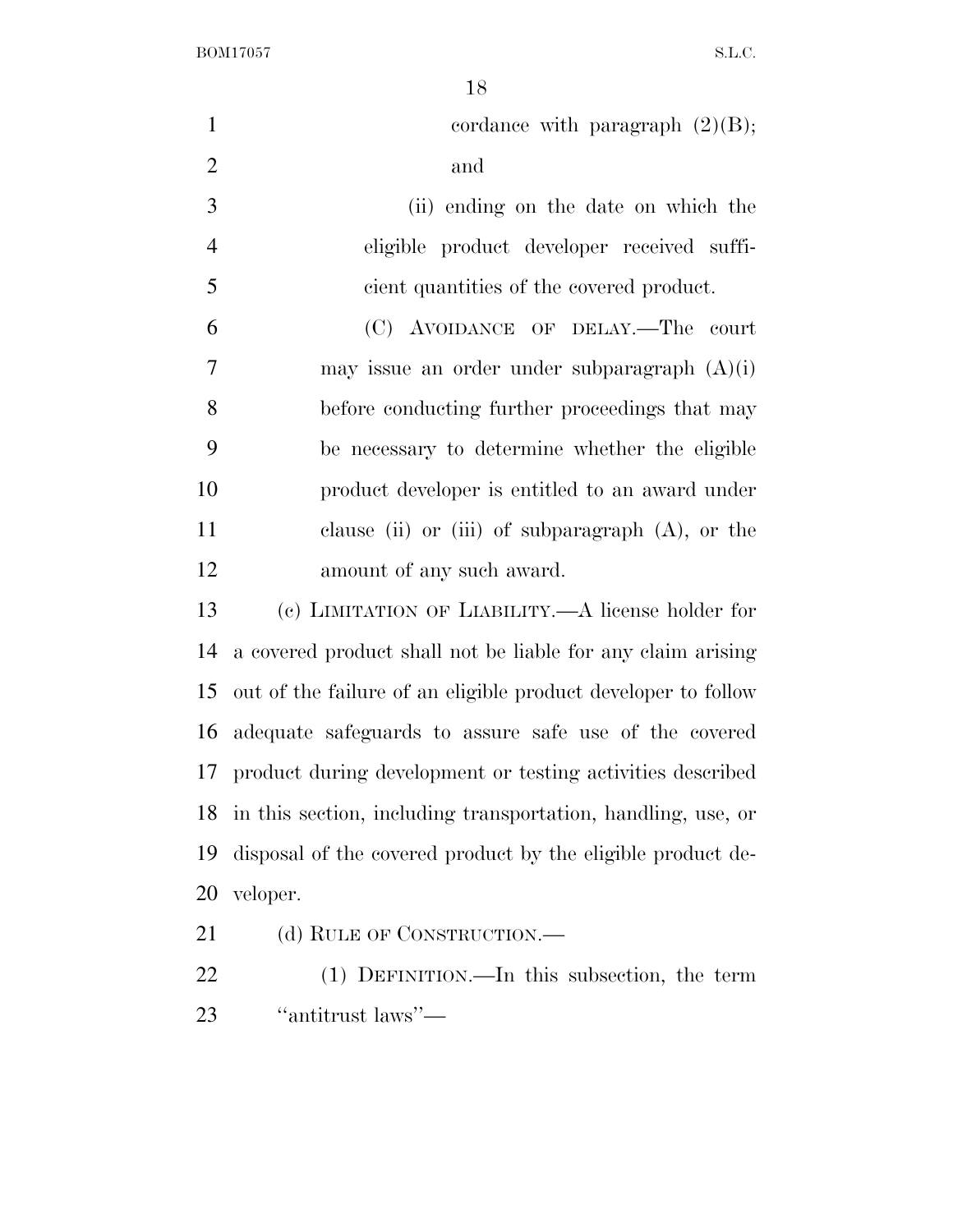| $\mathbf{1}$   | (A) has the meaning given the term in                 |
|----------------|-------------------------------------------------------|
| $\overline{2}$ | subsection (a) of the first section of the Clayton    |
| 3              | Act $(15 \text{ U.S.C. } 12)$ ; and                   |
| $\overline{4}$ | (B) includes section 5 of the Federal                 |
| 5              | Trade Commission Act (15 U.S.C. 45) to the            |
| 6              | extent that such section applies to unfair meth-      |
| 7              | ods of competition.                                   |
| 8              | (2) ANTITRUST LAWS.—Nothing in this section           |
| 9              | shall be construed to limit the operation of any pro- |
| 10             | vision of the antitrust laws.                         |
| 11             | SEC. 4. REMS APPROVAL PROCESS FOR SUBSEQUENT FIL-     |
| 12             | ERS.                                                  |
| 13             | Section 505–1 of the Federal Food Drug and Cos-       |
| 14             | metic Act $(21 \text{ U.S.C. } 355-1)$ is amended—    |
| 15             | $(1)$ in subsection $(g)(4)(B)$ —                     |
| 16             | $(A)$ in clause (i) by striking "or" after the        |
| 17             | semicolon;                                            |
| 18             | (B) in clause (ii) by striking the period at          |
| 19             | the end and inserting "; or"; and                     |
| 20             | (C) by adding at the end the following:               |
| 21             | "(iii) accommodate different approved                 |
| 22             | risk evaluation and mitigation strategies             |
| 23             | for a reference drug product and a drug               |
| 24             | that is the subject of an abbreviated new             |
| 25             | drug application."; and                               |